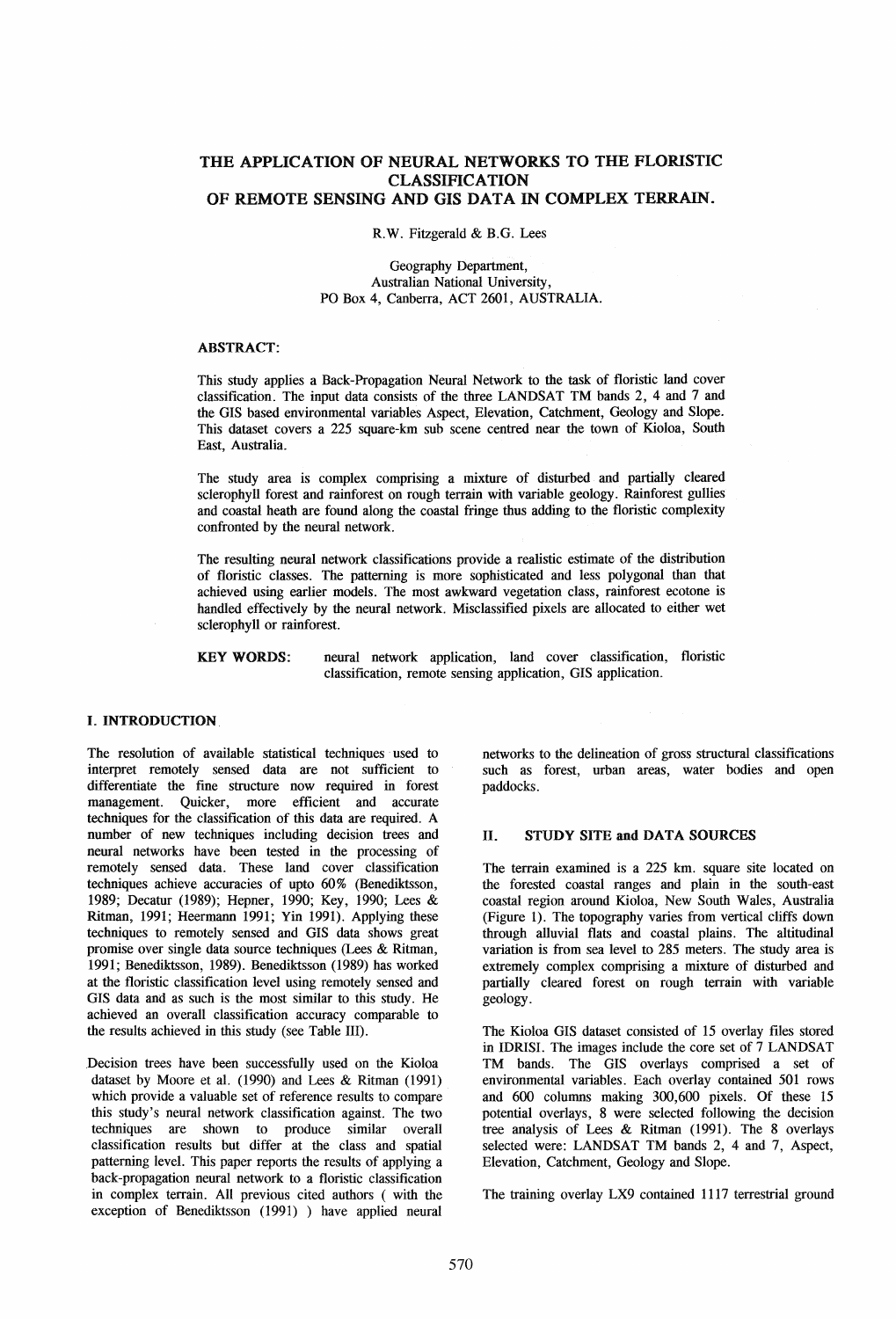

Figure 1: Location of the study area, Kioloa, N.S.W., Australia.

truth sites. A further 286 randomly selected pixels from the Tasman Sea portion ( representing a proportional sample of 0.47% of the available sea pixels) of the sub scene were also included in the LX9 training overlay, thus bringing the training sample size to 1403 sites. The 1117 terrestrial ground truth pixels are part of the same 1257 ground truth sites reported in Moore et a1. (1990) and Lees & Ritman (1991). Thus the results of the neural network classification in this study could be directly compared to the results achieved by these authors.

The training sites in the LX9 overlay were classified into 9 land use/ floristic classes. These classes were:

- I. Dry Sclerophyll
- 2. Eucalyptus botroyoides<br>3. Lower slope wet
- Lower slope wet
- 4. Wet E. maculata
- 5. Dry E. maculata
- 6. Rainforest ecotone
- 7. Rainforest
- 8. Paddocks/ cleared ground
- 9. Seal water body

#### III. PRE-PROCESSING of the MULTI-SOURCE KlOLOA GIS

The neural network simulation software used in this study was HNC Explorenet 3000 running under Microsoft Windows ver 3.0, all running on an Olivetti M380 386dx 20Mhz (4 mb of RAM) based pc. The IDRISI 8 bit unsigned integer binary format could be read directly by Explorenet 3000. However, the processing overheads of both Explorenet and Windows 3 were prohibitive and this data interface to the neural network software was quickly abandoned as impractical. The most expedient route to interfacing the Kioloa GIS dataset to the neural network software was to write a series of FORTRAN programs which extracted and pre processed the 8 input variables into a binary training vector ready for input into Explorenet 3000.

The training vector pre-processing was carried out in two stages. Firstly we read in the LX9 training site overlay and selected a 25% uniform sample of the training sites. The uniform sample selected equal numbers of training sites in each of the 9 land cover classes. The output was a file containing the pixel addresses of the selected training sample. We then selected two 15% statistically independent random samples which were used for testing and validating the neural network training process. These two samples were statistically independent of each other and the 25 % training sample. The output was two files containing the pixel addresses of the test and validation samples.

The second stage of the training vector pre-processing involved merging the 8 input overlays from IDRISI using the pixel addresses of the selected training, test and validation samples generated in the first stage. The 8 pixel values are then normalised to the range 0.05 to 0.95 to facilitate learning under the logistic activation function used by the back-propagation algorithm in the neural network. Simultaneously, the corresponding LX9 training site class value were converted to an output class vector of the form:

> LX9 $out(i) = 1$  for  $i = LX9$  class value index and  $LX9out(i) = 0$  elsewhere.

Examples of this coding scheme are:

 $LX9 = 1$ ,  $LX9 = 2$ ,  $LX9 = 9$ , LX90ut = 1000000000 LX90ut = 0100000000 LX90ut = 0000000010

The last step in the pre-processing was to assemble these components together into a training vector ready for input into Explorenet 3000. The 8 normalised input variables along with the LX90ut output vector for each sample training site were combined into a single 76 byte binary vector.

#### IV. TRAINING the NEURAL NETWORK and CLASSIFYING the ENTIRE KlOLOA SUB **SCENE**

The back-propagation network used in this study consisted of three layers, an input layer of 8 nodes (one for each input variable), a hidden processing layer of 24 nodes and an output layer of 10 nodes (one for each of the allowable floristic classes). Hepner (1990) and Benediktsson (1991) discuss the structure of neural networks in detail. The final structure of the neural network used in this study was arrived at by trial and error. Arriving at the fmal structure of a neural network seems to be a black art even in the computer science community (Caudill, 1991).

There are three steps in producing a successful neural network classifier - training, testing and validating. Training the neural network involves designing the neural network structure in Explorenet 3000 and then feeding the preprocessed training vector to it repeatedly until the overall classification accuracy has stabilised. Explorenet 3000 has a training facility called *fast \_train* which allows a block of training vectors to be read into memory and then learned repeatedly by the network. This feature greatly expedites the training process. The final training cycle for the LX9 overlay (LX946a) took some 19 hours to stabilise at an overall classification accuracy of 61 %.

Once the network has been trained, it must be tested on a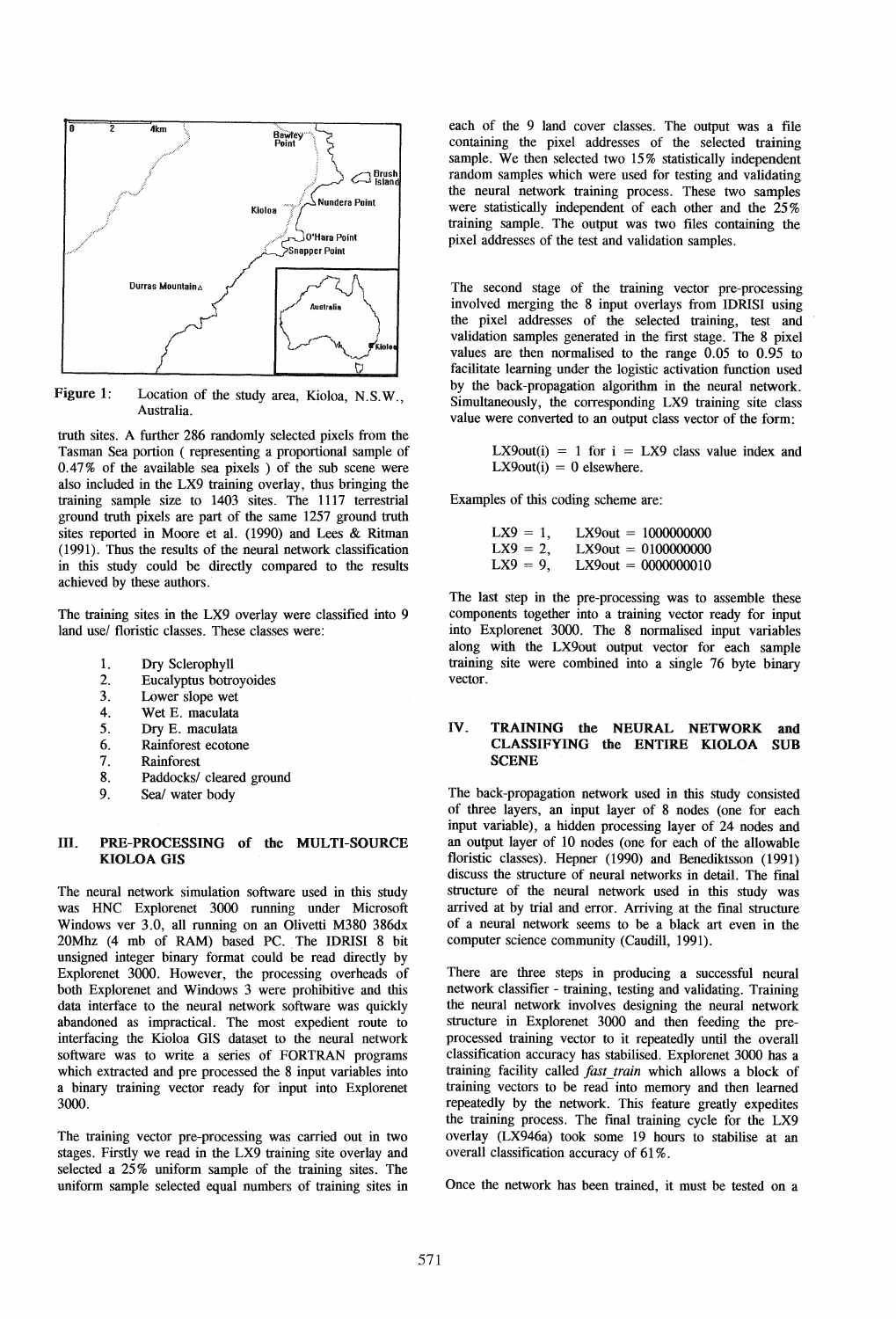statistically independent set of training vectors to ensure that it has not simply memorised the training data. This process took some 9.5 hours. To finally accept the network as trained, a third statistically independent validation sample is run through the trained network (taking 10 hours) which produced an acceptable overall classification accuracy of 67 %. The neural network was now ready to classify the entire Kioloa sub scene from the 8 input variables. This process took some 30 hours and resulted in the full sub scene classified image LX946a.

During the training process, two different training methods were tried. The first consisted of randomised replacement sampling from the training and test vectors. During each training cycle, a randomised 50% replacement sample of all available training vectors was selected and trained on by the network. In this way the neural network saw a large variety of training vector mixes. By comparison, the non replacement sequential training process selected progressive blocks of 400 training vectors for training. By either method, the networks converged on a minimum error level and achieved overall classification accuracies of 67% during validation. Lee (1990) is the only author cited who has investigated the effects of randomising the training vectors on classification accuracy.

## V. RESULTS of the NEURAL NETWORK CLASSIFICATION

The sub scene image LX946a ( see poster) was the final result of the application of our neural network to the classification of vegetation from the Kioloa GIS dataset. It represents the fusion of remote sensing and environmental variables by a trained neural network.

Table I represents the error matrix for the neural network classification in image LX946a. The overall classification accuracy for land and sea training sites was 98% and 51% for the land portion only (Table I). These percentages are lower than the training and validation results reported above because they are now based on all the training sites, not just the 25% training sample. The corresponding kappa agreement statistics are 0.62 and 0.40. These kappa values correspond to a good and poor level of agreement respectively. Congalton (1991) discusses the use of the kappa statistic and Fitzgerald & Lees (1992) have a detailed discussion of the application of the kappa statistic to this dataset.

As a means of comparing the relative performance of our neural network classification, we crosstabulated the LX946a neural network classified image with the corresponding image described by Lees & Ritman (1991) for the same training sites in the Kioloa area (see poster image LEERIT). The Lees & Ritman (1991) classification only applies to. land pixels for which they obtained an overall classification rate and kappa statistic of  $51\%$  and 0.40 respectively, the same as the neural network.

At this gross classification level, the two classification methods performed equally. At the individual floristic class level, the two classification techniques differ substantially. Table II is a comparison of the diagonal elements (total class agreement) from the individual error matrices of the neural network classified image LX946a and the Lees & Ritman (1991) decision tree classified image. The neural network's class classification accuracy is distinctly different to that 'of the decision tree model.

A more detailed analysis of the inter class differences between these two classification techniques using the kappa statistics is discussed in Fitzgerald & Lees (1992). This analysis also raises the question of the discreetness of the classification scheme and the appropriateness of the statistical analysis used to assess classification accuracy. These same issues are addressed by Congalton (1991).

The discussion above has compared the relative performance of two classifiers on the same Kioloa dataset. Table III compares the relative performance of our neural network classification against the five authors cited earlier who have used neural networks in land cover classification problems. The neural network classifier's performance compares well with all the other cited authors and especially Benediktsson's (1990). It's interesting to note that Decatur (1989) and Ritter & Hepner (1989), who'both relied on remote sensing data only reported higher overall classification accuracies. However, they required training samples of the order of 10 and 78 times that used in this study to achieve these levels of accuracy. As Congalton (1991) points out, the statistical representativeness of the ground truth sampling is more important in it's affects on classification accuracy than sheer sample size.

## VI. CONCLUSION

The resulting classified image LX946a provides a realistic estimate of the distribution of floristic classes in the Kioloa study area. The floristic patterning is more sophisticated and less polygonal than that achieved using the decision trees of Lees & Ritman (1991). Despite this, the overall classification accuracies as assessed using percentages and the kappa statistic show that the two techniques are equivalent. The differences appear at the floristic class level. The classifier developed in this study compares favourably with other cited examples indicating that the technique is sound. The fusion of remotely sensed data and environmental variables from a GIS has contributed to the sophisticated classification result displayed in image LX946a. It has also compensated for the comparatively small number of ground truth sites.

## References: .

Benediktsson, J.A., Swain, P.H., Ersoy, O.K., 1989 Neural network .approaches versus statistical methods in classification of multi-source remote sensing data... 9th Annual Int. Geoscience and Remote sensing *Symposium* - *IGARSS '89,.May 1990, College Park, ,*   $, , p$  489-492

Benediktsson, J.A., Swain, P.H., Ersoy, O.K., Hong, D., 1991,

Classification of very high dimensional data using neural networks., *10th Annual International Geoscience and Remote Sensing Symposium, IGARSS '90, College Park, MD, USA,* P 1269-1272.

Caudill, M., 1991

Neural network training tips and techniques.. AI *Expert,* Jan, , p 56-61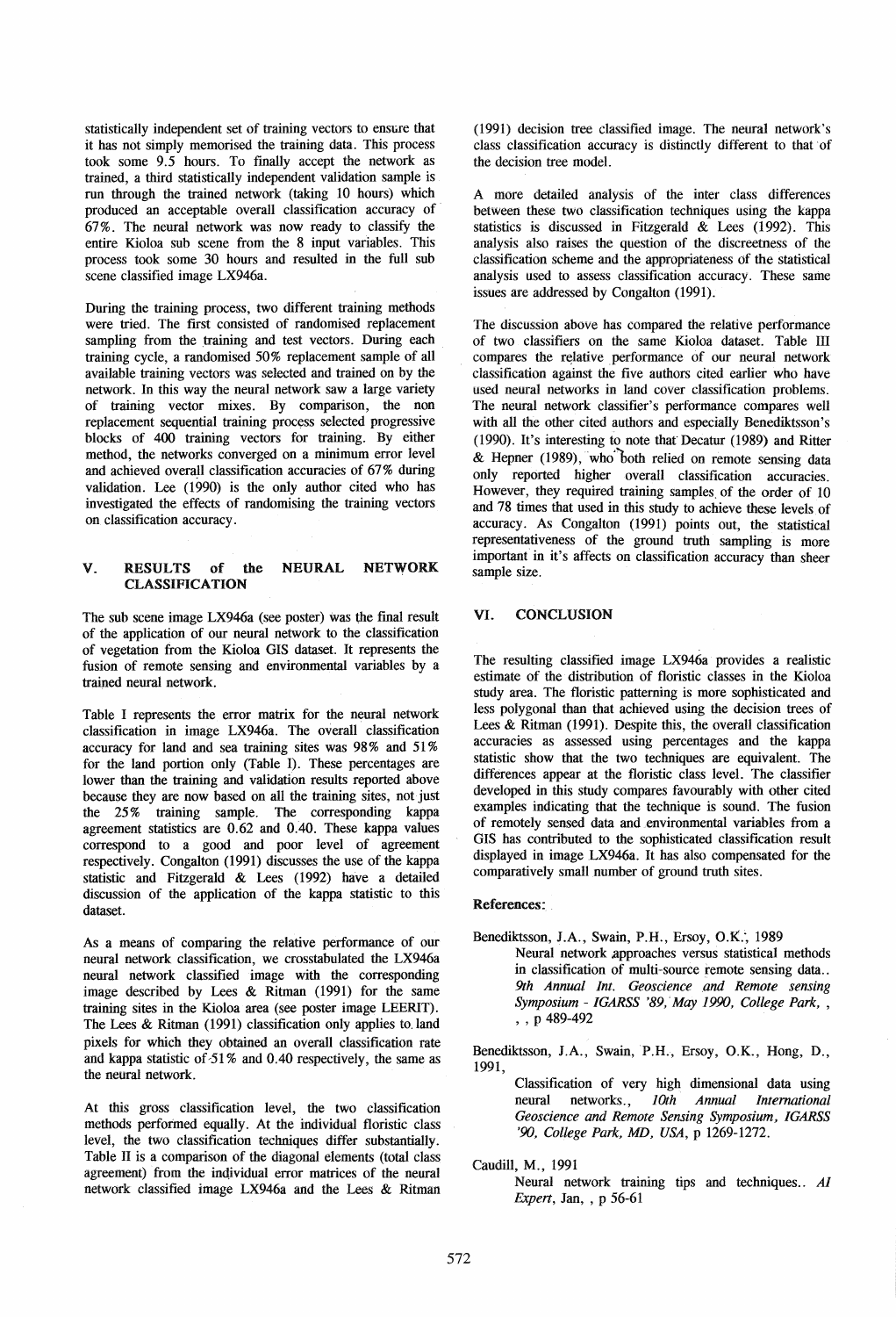Congalton, R.G., 1991

A review of assessing the accuracy of classification of remotely sensed data., *Remote Sensing and Environment,* #37, pg 35-46.

Decatur, S.E., 1989

Applications of Neural Networks to Terrain Classification. *International Joint Conference on Neural Networks (IJCNN'89),* v 1, , P 151-153

Fitzgerald, R.W. & Lees, B.G., 1992,

An assessment of the classification accuracy of neural network and decision tree floristic classifiers using remote sensing and GIS data., *Remote Sensing of Environment,* (in press).

Heermann, P.D. Khazenie, N., 1991,

Application of Neural Networks for classification of multi-source mUlti-spectral remote sensing data, *10th Annual International Geoscience and Remote Sensing Symposium,IGARSS '90, College Park, MD, USA,* P

1273-1275.

- Hepner, G.F., Logan, T., Ritter, N., Bryant, N., 1990 Artificial neural network classification using a minimal training set - comparison to conventional supervised classification.. *Photogrammetric engineering and remote sensing.,* v 56, n 4, p 469-473
- Lee, J., Weger, R.C., Sengupta, S.K., Welch, R.M., 1990 A neural network approach to cloud classification... *IEEE Transactions on Geoscience and Remote Sensing,* Sep v 28, n 5, p 846-855
- Lees, B.G., Ritman, K., 1991
	- Decision tree and rule induction approach to integration of remotely sensed and GIS data in mapping vegetation in disturbed or hilly environments .. *Environmental management journal,* v 15, p 823-831

Moore, D.M., Lees, B.G., Davey, S.M., 1990

Profile a new method for predicting vegetation distributions using decision tree analysis in geographic information systems.. *Environmental management journal,* v 15, n 1, p 50-71

Yin, Y., Xu, X., 1991, Applying Neural Net technology for multi-objective land use planning., *Journal of Environmental management,* n 32, p 349-356.